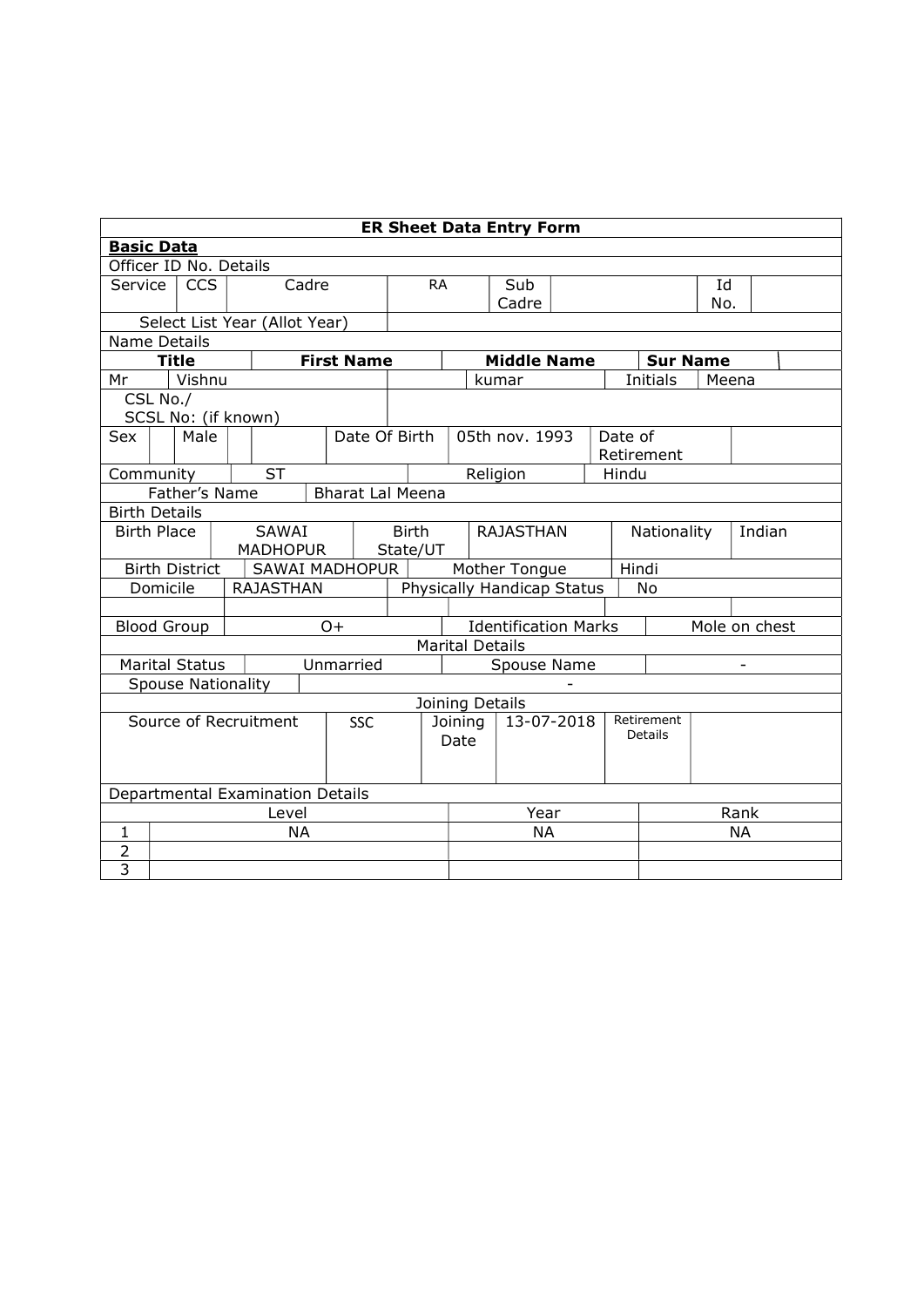## Details of deputation (if applicable)

| Name of the Office | Post held at that<br>time in parent office | Name of post<br>(selected for<br>deputation |                          | Period of deputation     |
|--------------------|--------------------------------------------|---------------------------------------------|--------------------------|--------------------------|
|                    |                                            |                                             | Since                    | From                     |
| ΝA                 | ΝA                                         | ΝA                                          | $\overline{\phantom{0}}$ | $\overline{\phantom{0}}$ |

## Details of Foreign Visit

| SI.<br>No. | Place of Visit | Date of<br>visit | Post held at<br>that time | Whether it<br>is a<br>personal or<br>official visit | Details of visit |
|------------|----------------|------------------|---------------------------|-----------------------------------------------------|------------------|
|            | ΝA             | ΝA               | ΝA                        | ΝA                                                  | ΝA               |

## Transfer/Posting Detail (if applicable)

| Place                       | Period of posting |      |      |              |              |  |  |
|-----------------------------|-------------------|------|------|--------------|--------------|--|--|
|                             | Since             |      | From |              |              |  |  |
| <b>NA</b>                   | NA                |      |      | <b>NA</b>    |              |  |  |
| Remarks (if any)            |                   |      |      |              |              |  |  |
| Language known              |                   |      |      |              |              |  |  |
|                             |                   | Read |      | <b>Write</b> | <b>Speak</b> |  |  |
| Indian Languages 1<br>Known | Hindi             | Yes  |      | Yes          | Yes          |  |  |
| 2                           |                   |      |      |              |              |  |  |
| 3                           |                   |      |      |              |              |  |  |
| 4                           |                   |      |      |              |              |  |  |
| 5                           |                   |      |      |              |              |  |  |
|                             |                   |      |      |              |              |  |  |
| Foreign Languages 1         | English           | Yes  |      | Yes          | Yes          |  |  |
| 2                           |                   |      |      |              |              |  |  |
| 3                           |                   |      |      |              |              |  |  |

|                   | Qualification |               |                  |  |  |  |
|-------------------|---------------|---------------|------------------|--|--|--|
| Qualification     | Discipline    |               | Specialization 1 |  |  |  |
| <b>B.Tech</b>     | civil         |               |                  |  |  |  |
| Year              | Division      | CGPA/%        | Specialization 2 |  |  |  |
| 2015              | First         | 68.27         | -                |  |  |  |
| Institution       | University    | Place         | Country          |  |  |  |
| VIT(EAST)         | RTU KOTA      | <b>JAIPUR</b> | India            |  |  |  |
| <b>Experience</b> |               |               |                  |  |  |  |
| Type of Posting   | Level         |               |                  |  |  |  |
| Permanent         |               |               |                  |  |  |  |